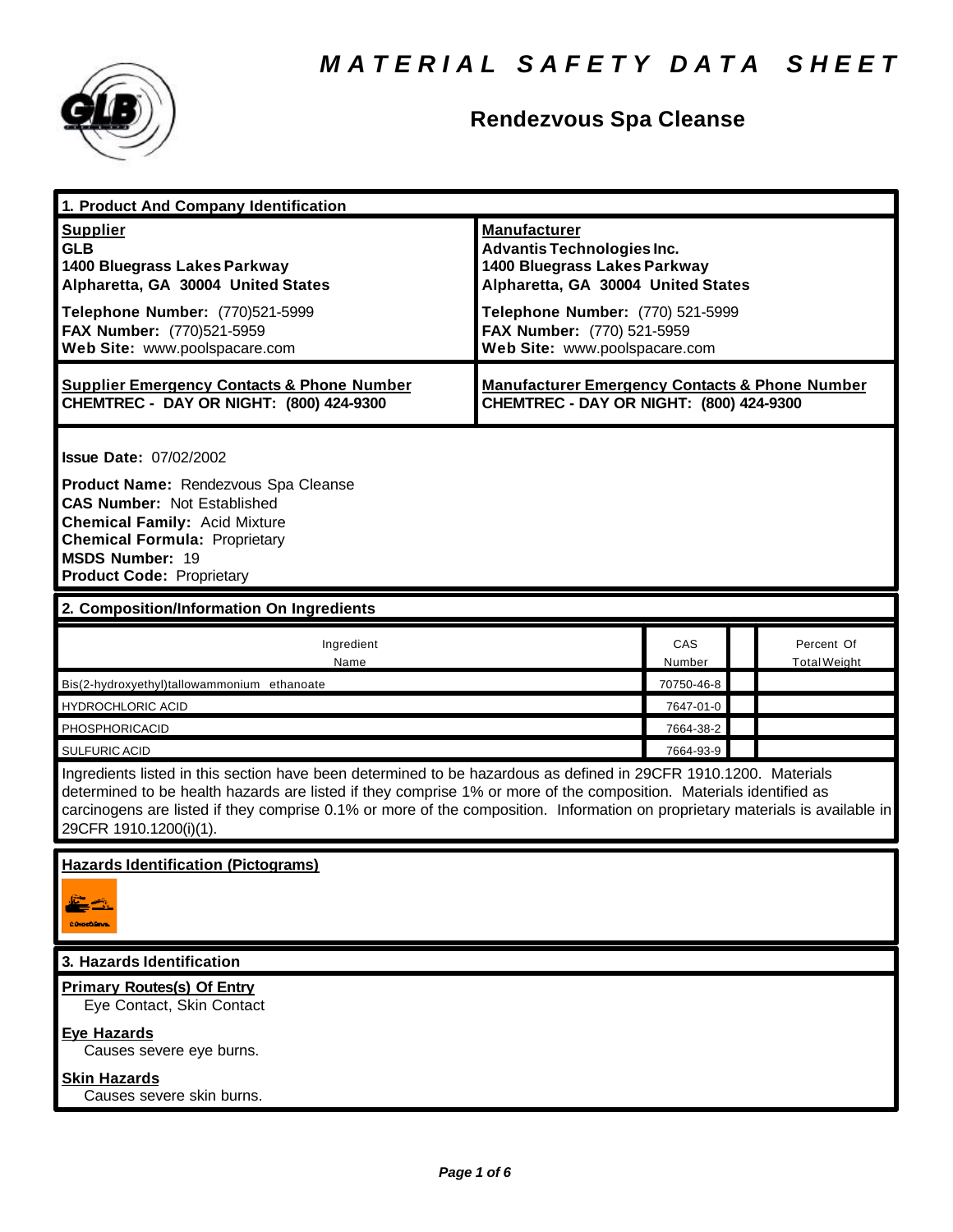# **Rendezvous Spa Cleanse**

## **3. Hazards Identification - Continued**

#### **Ingestion Hazards**

Corrosive to living tissue.

#### **Inhalation Hazards**

May cause severe allergic respiratory reaction.

## **Signs And Symptoms**

Irritation of Eyes, Skin and Respiratory Passages

#### **First Aid (Pictograms)**



## **4. First Aid Measures**

#### **Eye**

In case of contact, hold eyelids apart and immediately flush eyes with plenty of water for at least 15 minutes.Call a physician or a poison control center immediately.

### **Skin**

Rinse the affected area with tepid water for at least 15 minutes.Get medical attention immediately if irritation (redness, rash, blistering) develops and persists.

#### **Ingestion**

DO NOT INDUCE VOMITING. Drink large amounts of water. Contact a physician or poison control.

#### **Inhalation**

If inhaled, remove to fresh air. If breathing is difficult, give oxygen. Call a physician or a poison control center immediately.

## **Fire Fighting (Pictograms)**



## **5. Fire Fighting Measures**

**Flash Point:** N/A °F

#### **Extinguishing Media**

Use the appropriate extinguishing media for the surrounding fire.

#### **Fire Fighting Instructions**

Water can be used to cool and protect exposed material. Firefighters should wear self-contained breathing apparatus and full protective gear.

#### **6. Accidental Release Measures**

Neutralize spill area with soda ash or lime. Flood with water. Use appropriate containers to avoid environmental contamination. Use appropriate personal protective equipment (PPE).

## **7. Handling And Storage**

## **Handling And Storage Precautions**

Keep out of reach of children. Do not store with alkalis.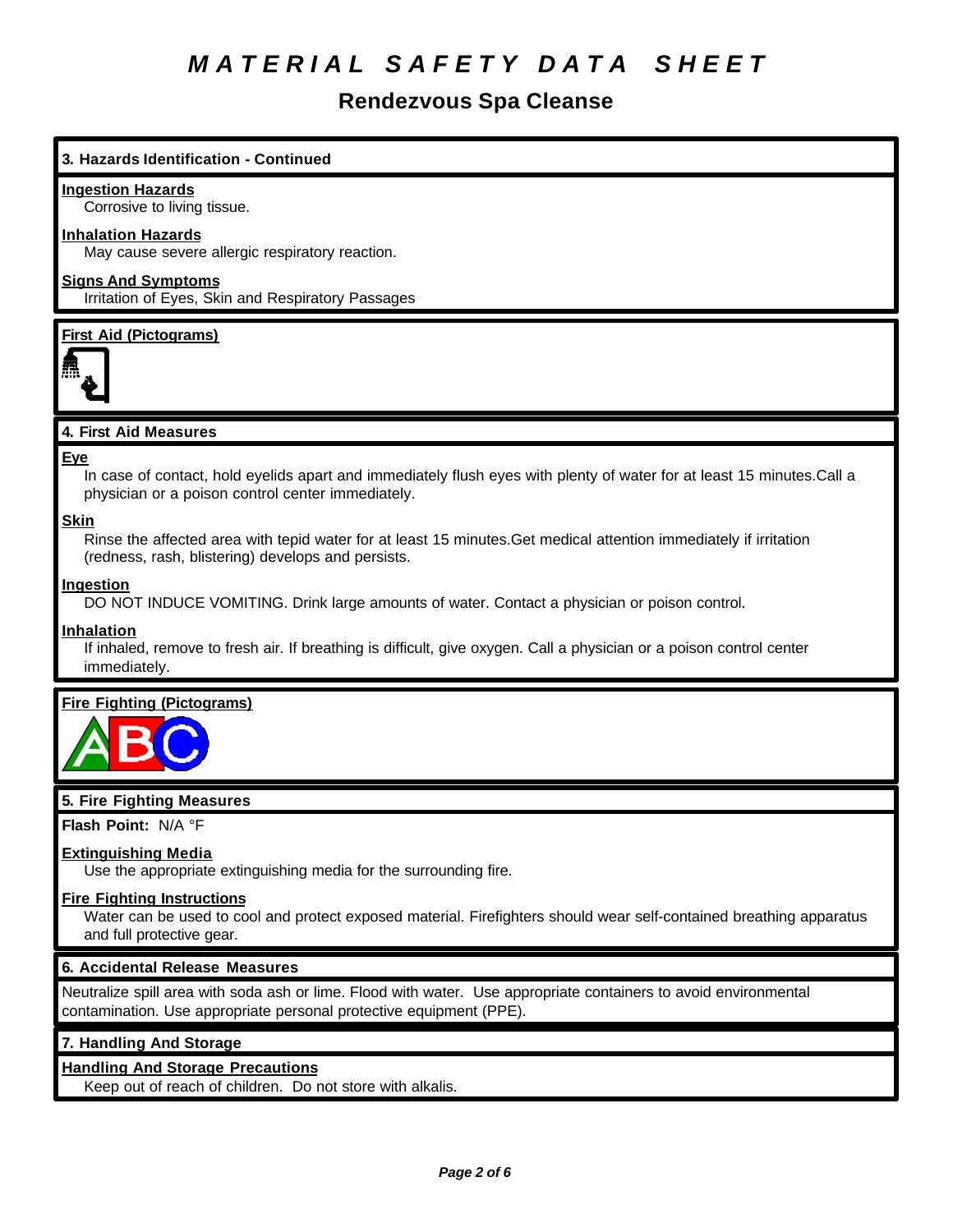# **Rendezvous Spa Cleanse**

## **7. Handling And Storage - Continued**

#### **Handling Precautions**

Avoid contact with eyes. Avoid contact with skin and clothing. Wash thoroughly after handling.

#### **Storage Precautions**

Avoid contact with Alkalis, Amines, and Metals. Keep out of reach of children.

## **Work/Hygienic Practices**

Use safe chemical handling procedures suitable for the hazards presended by this material.

#### **Protective Clothing (Pictograms)**



#### **8. Exposure Controls/Personal Protection**

### **Engineering Controls**

Local exhaust acceptable. Special exhaust not required

#### **Eye/Face Protection**

Safety glasses with side shields or goggles recommended.

#### **Skin Protection**

Chemical-resistant gloves.

#### **Respiratory Protection**

None normally required.

#### **Ingredient(s) - Exposure Limits**

Bis(2-hydroxyethyl)tallowammonium ethanoate NOT ESTABLISHED HYDROCHLORIC ACID ACGIH TLV-CEILING 5 ppm OSHA PEL-CEILING 5 ppm PHOSPHORIC ACID ACGIH TLV-STEL 3 mg/m3 ACGIH TLV-TWA 1 mg/m3 OSHA PEL-TWA 1 mg/m3 SULFURIC ACID ACGIH TLV-STEL 3 mg/m3 ACGIH TLV-TWA 1 mg/m3 OSHA PEL-TWA 1 mg/m3

#### **9. Physical And Chemical Properties**

#### **Appearance**

Pale amber liquid

#### **Odor**

Mild

**Chemical Type:** Mixture **Physical State:** Liquid **Melting Point:** n/a °F **Boiling Point:** 212 °F **Specific Gravity:** 1.1-1.2 **Percent Volitales:** NOT DETERMINED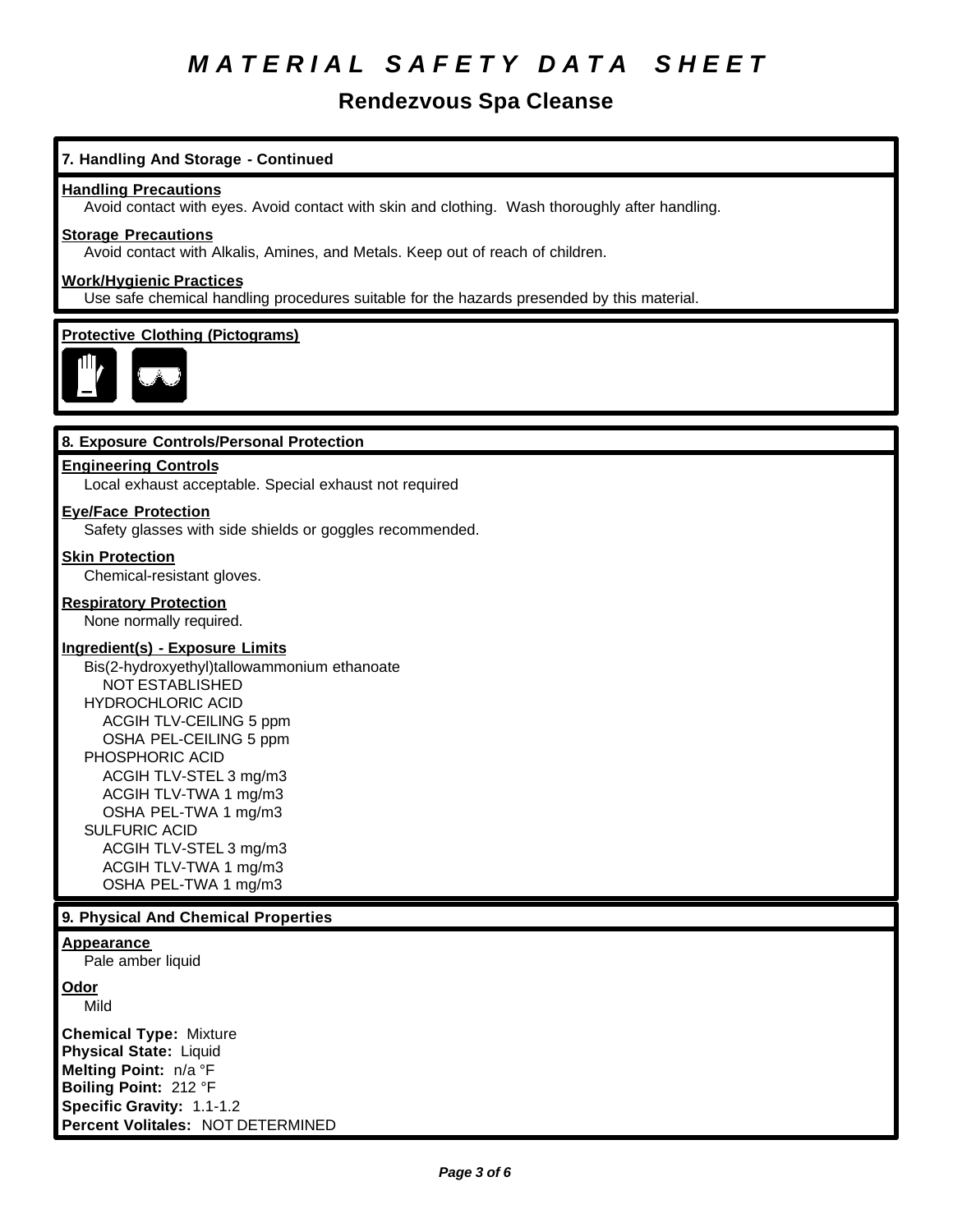# **Rendezvous Spa Cleanse**

# **9. Physical And Chemical Properties - Continued Odor - Continued Packing Density:** NOT DETERMINED **Vapor Pressure:** NOT DETERMINED **Vapor Density:** >1 **pH Factor:** 0-2 **Solubility:** Soluble in Water **Viscosity:** NOT DETERMINED **Evaporation Rate:** <1 **10. Stability And Reactivity Stability:** Stable **Hazardous Polymerization:** Will not occur **Conditions To Avoid (Stability)** Avoid contact with strong Amines, Alkalis, and Metals. Heat can cause hydrogen chloride. **Incompatible Materials** Alkalis, Amines and Metals **Hazardous Decomposition Products** Hydrogen Chloride **11. Toxicological Information Ingredient(s) - Carginogenicity** SULFURIC ACID NTP - Listed On The National Toxicology Program Listed In The IARC Monographs **12. Ecological Information** No Data Available... **13. Disposal Considerations** Refer to applicable federal, state, and local regulations prior to disposition of container and residual contents. **14. Transport Information Proper Shipping Name** Corrosive, Liquid, Acidic, Inorganic, N.O.S. (Hydrochloric and Sulfuric Acids) **Hazard Class** 8, PGII (<1L Consumer Commodity ORM-D) **DOT Identification Number** UN3264 **DOT (Pictograms) 15. Regulatory Information Ingredient(s) - U.S. Regulatory Information** HYDROCHLORIC ACID SARA Title III - Section 313 Form "R"/TRI Reportable Chemical SARA - Acute Health Hazard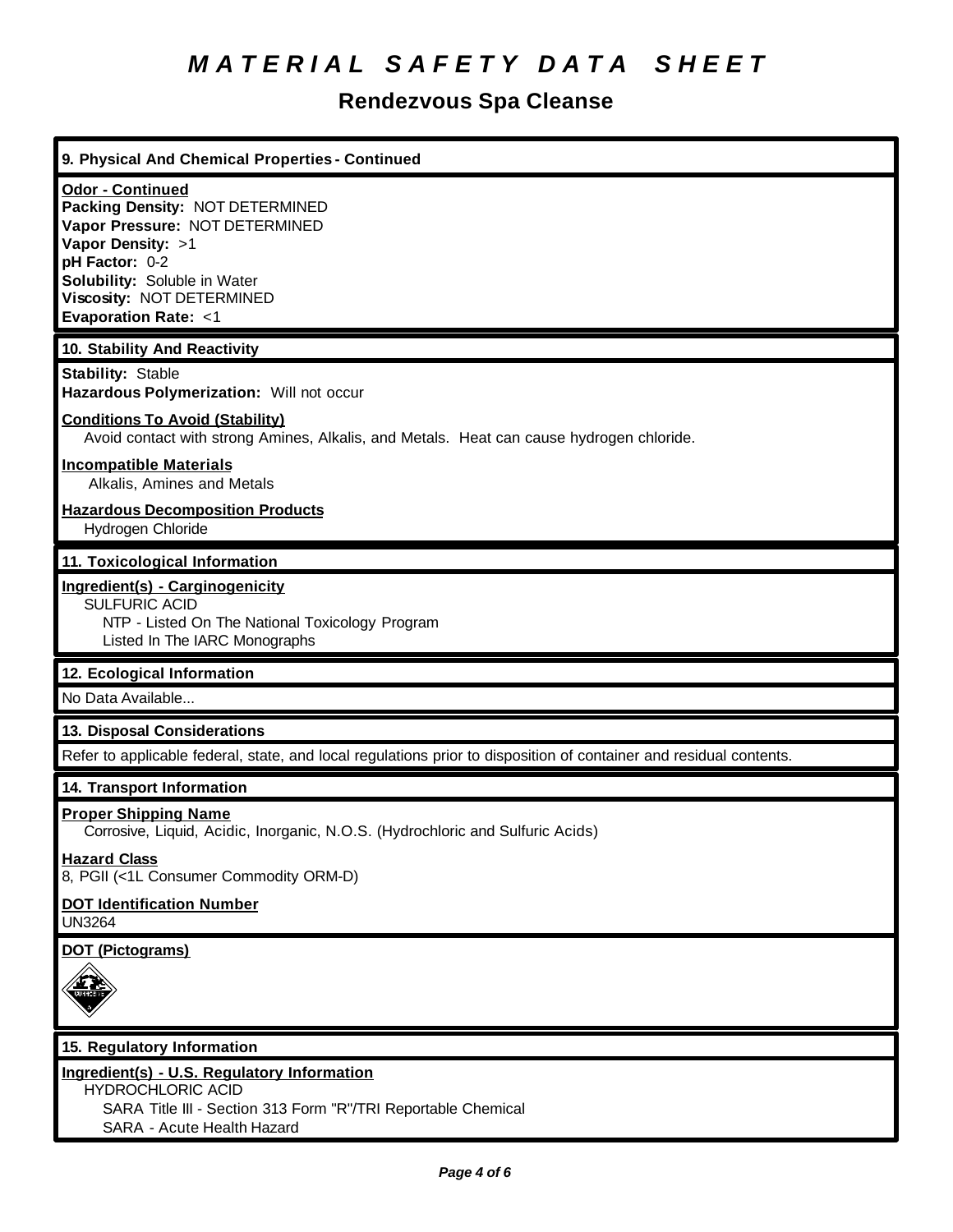# **Rendezvous Spa Cleanse**

| 15. Regulatory Information - Continued                                                                                                                                                                                                                                                                                                                                                                                                                                                                                                                                                                                                                                                                                             |
|------------------------------------------------------------------------------------------------------------------------------------------------------------------------------------------------------------------------------------------------------------------------------------------------------------------------------------------------------------------------------------------------------------------------------------------------------------------------------------------------------------------------------------------------------------------------------------------------------------------------------------------------------------------------------------------------------------------------------------|
| Ingredient(s) - U.S. Regulatory Information - Continued<br><b>SULFURIC ACID</b><br>SARA Title III - EPA Part 355 Extremely Hazardous Substance<br>SARA Title III - Section 313 Form "R"/TRI Reportable Chemical<br>SARA - Acute Health Hazard<br>SARA - Chronic Health Hazard<br>SARA - Fire Hazard<br><b>SARA - Reactivity Hazard</b>                                                                                                                                                                                                                                                                                                                                                                                             |
| <b>Ingredient(s) - State Regulations</b><br><b>HYDROCHLORIC ACID</b><br>New Jersey - Workplace Hazard<br>New Jersey - Environmental Hazard<br>New Jersey - Special Hazard<br>New Jersey - TCPA Extraordinarily Hazardous Substance<br>Pennsylvania - Workplace Hazard<br>Pennsylvania - Environmental Hazard<br>Massachusetts - Hazardous Substance<br>New York City - Hazardous Substance<br><b>SULFURIC ACID</b><br>New Jersey - Workplace Hazard<br>New Jersey - Environmental Hazard<br>New Jersey - Special Hazard<br>Pennsylvania - Workplace Hazard<br>Pennsylvania - Environmental Hazard<br>California - CalARP Table 3 Regulated Substance<br>Massachusetts - Hazardous Substance<br>New York City - Hazardous Substance |
| <b>Canadian Regulatory Information</b><br>Class D, Div 1a - Poisonous or Infectious Material: immediate and serious toxic effects<br>Class D, Div 2a - Poisonous or Infectious Material: other toxic effects<br>Class D, Div 2b - Poisonous or Infectious Material: other toxic effects<br>Class E - Corrosive Material                                                                                                                                                                                                                                                                                                                                                                                                            |
| <b>WHMIS - Canada (Pictograms)</b>                                                                                                                                                                                                                                                                                                                                                                                                                                                                                                                                                                                                                                                                                                 |
| <b>NFPA</b><br><b>HMIS</b><br>3 <sup>1</sup><br><b>HEALTH</b><br>$\mathbf 0$<br><b>FLAMMABILITY</b><br>2<br><b>REACTIVITY</b><br>$\mathbf{1}$<br>$\mathbf{C}$<br><b>PROTECTION</b><br><b>PERSONAL</b>                                                                                                                                                                                                                                                                                                                                                                                                                                                                                                                              |
| 16. Other Information<br><b>Revision/Preparer Information</b><br><b>MSDS Preparer: JHW</b>                                                                                                                                                                                                                                                                                                                                                                                                                                                                                                                                                                                                                                         |